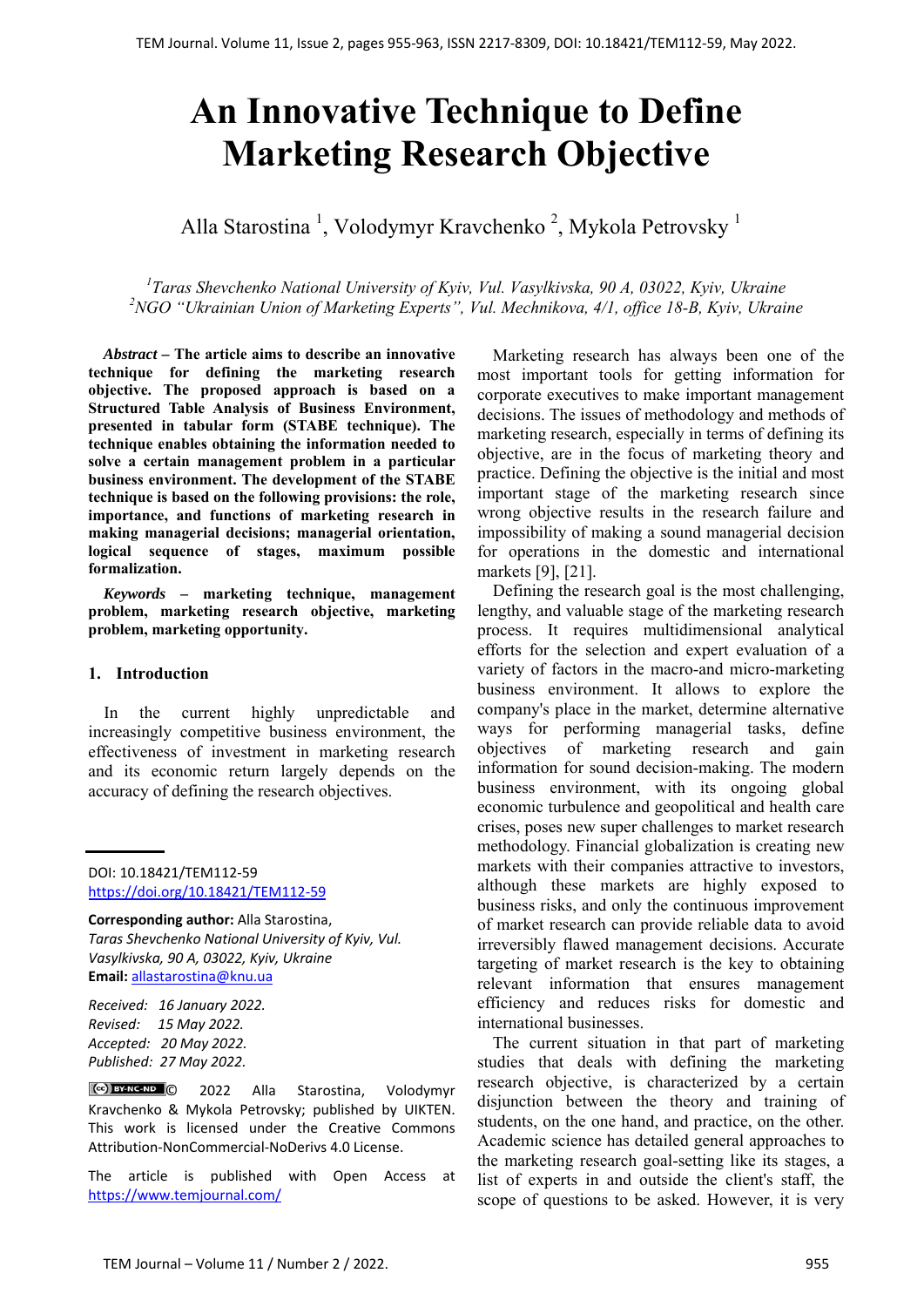difficult to use these recommendations in practice because there is no clear technique in the open sources on how exactly the provisions proposed by academic science should be put into practice. Each research company has its own branded technique and does not seek to make it publicly available.

Modern information and computer technologies have a significant impact on marketing research, mainly due to the possibility of processing large data sets and tracking customer behavior [10]. However, the new technical possibilities caused the heads of marketing departments of companies to downplay the stage of defining the goal of marketing research, as in a short time it became possible to consider almost limitless hypotheses about the behavior of online buyers. Moreover, artificial intelligence is becoming more and more active in this field, pushing people out of the research process.

The article aims to describe an innovative technique for defining the marketing research objective. The proposed approach is based on a structured analysis of business environment factors, presented in tabular form.

## **2. Literature Review**

The current status of investigations into the matter of defining the objective of marketing research with a view on the internal logic of marketing evolution as an applied science is evident from the pertinent publications. In scientific publications, the issue of defining the marketing research objective is considered mainly in the form of a general method, without a specific technique that reveals in detail the instruments that could be immediately used in practice. Sometimes authors declare the forthcoming clarification of "a framework for problem definition" [26], but, as a rule, it all ends with a list of several well-known recommendations regarding the wording of the marketing research goal. The manual for managers dealing with marketing matters contains only two paragraphs in the section about marketing research that touches upon the stage of planning the research objective [13]. The ESOMAR Market Research Handbook provided five pages of brief general information on how to define a marketing research goal [29].

The academic community, committed to improving university curricula, is constantly analyzing the extent to which marketing competencies meet the needs of the graduates [22]. This monitoring reveals serious shortcomings in student training, including the lack of capacity to define a marketing research objective.

University textbooks on marketing research devote scant attention to the descriptive method of defining the marketing research objective [15], [25]. However,

even these authors do not discuss a particular method for identifying the marketing research objective.

The growing popularity of postmodernist views on the marketing function also influences approaches to defining the objective of marketing research [2]. Based on them, marketers try to explore the changing trends of modern markets and customer behavior. Proponents of the postmodern trend, therefore, suggest a flexible approach to research similar to jazz improvisation: "if you habitually approach the research process in a 'scientific' fashion, think and see 'jazz' and 'art' instead" [18]. Guided by the postmodern thesis that in conditions of constant changes in consumers' tastes and values, traditional approaches to their research lose their meaning, it is proposed to develop marketing solutions based on "creativity", attempts to impress the consumer with an unusual, often absurd solution, rather than on the results of consumer surveys. The main area where post-modernism in marketing is most clearly manifested is advertising research, many of which are conducted in the style of the hype creative promotion of ideas of advertising appeal [24].

# **3. Methodology and Research Methods**

The development of methods for defining the marketing research objective is based on some basic assumptions.

Firstly, it is important to distinguish the method of defining the marketing research objective, as a theoretically sound approach, from the technique, which is a certain logical set of steps and tools for implementing the method to achieve a predetermined result [20].

The range of tasks to be accomplished in defining the marketing research objective (i.e., the method itself) includes "discussions with decision-makers, interviews with industry experts and other knowledgeable individuals, analysis of secondary data, and sometimes qualitative research. These tasks help the researcher to understand the background of the problem by analyzing the environmental context... Then the management decision problem is translated into a marketing research problem" [14]. Regrettably, there is no explanation as to how a marketer can complete these tasks.

As a phenomenon of the theory, the technique for defining the marketing research objective can be considered in terms of the scientific paradigm on which the marketer relies on the study of socioeconomic processes. Thus, detailed, pre-designed hypotheses on the behavior of economic agents can be the basis for defining the objective. These data are obtained within a particular theoretical model with the so-called hypothetic-deductive method [7].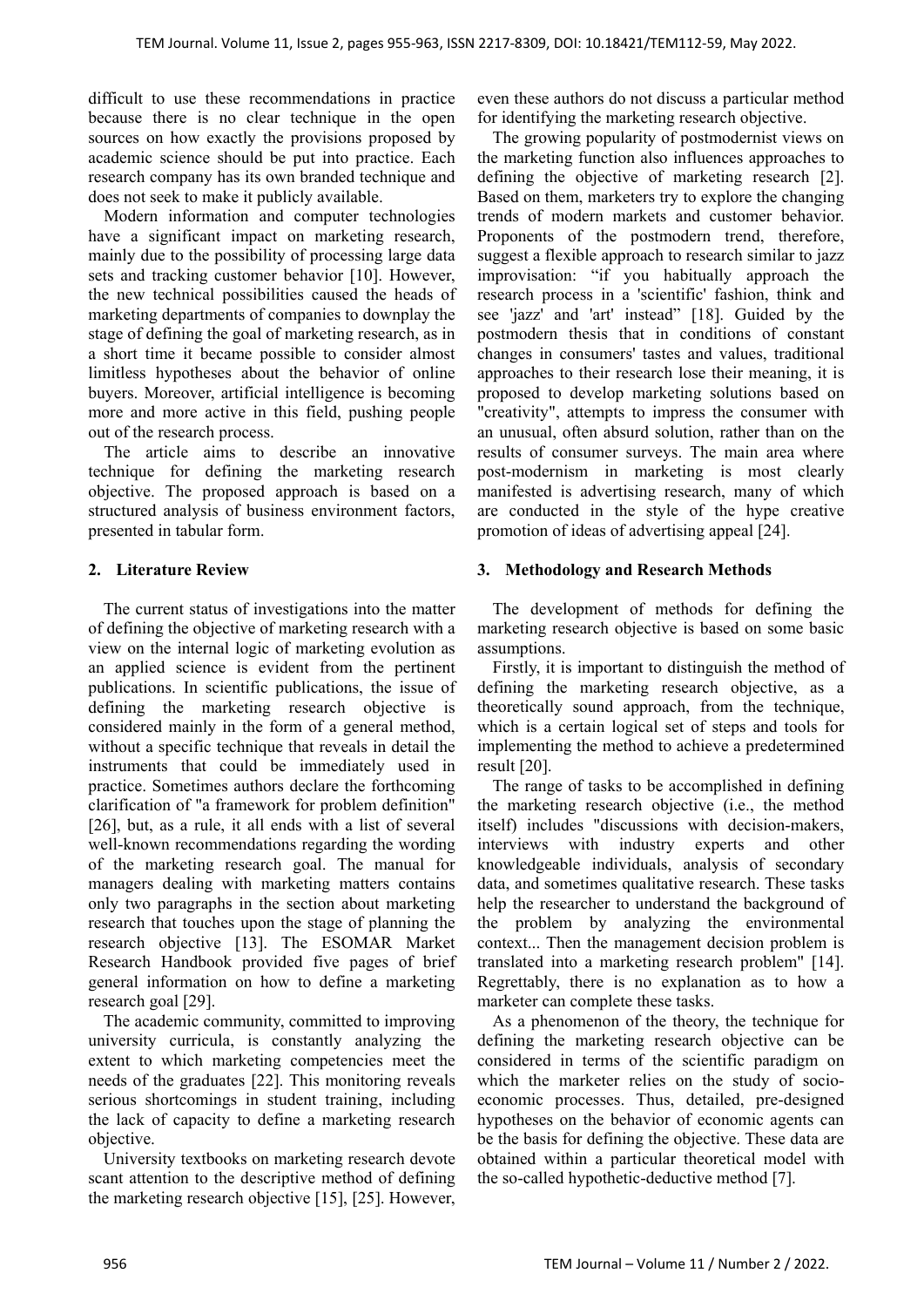Secondly, the technique for defining objectives of the marketing research should take into account some general principles: feasibility, repeatability, compliance with the objectives and tasks of the planned activities, validity, efficiency [23], and principles for management decision-making: theoretical justification, management orientation, logical sequence of stages and the methodology adaptability for various levels of training specialists, maximum formalization, use of tools for analyzing economic processes [4], [11]. The technique for defining the objective of the marketing research is based on the role, value, and functions of the principles used in making managerial decisions [30].

In the technique for defining the marketing research objective, marketing is considered as the theory and practice of decision-making regarding the business entities' market strategy, worked out on a study of factors of the external macro- and micromarketing environment with the internal environment factors taken into account to meet economic interests of producers and consumers. Marketing research is regarded as a systematized process of setting goals, identifying the scope of objective market information, its collection, and analysis, developing recommendations for any elements of the market product strategy to achieve the highest results of the company in a specific marketing environment. Such factors are taken into account as the management orientation of marketing studies, the state, and dynamics of the external business environment factors, economic interests of the company and its stakeholders [28].

Consequently, information is one of the most valuable resources at the disposal of managers. The quality of information determines the effectiveness of management decisions and the attainment of the company's competitive advantages. Marketing research performs the important task of providing information to managers, which is the most sophisticated and costly part of marketing activity.

The value of information directly depends on its credibility. The latter, in turn, is determined by a correct and systematic process of marketing research. To the greatest extent, the quality and reliability of information depend on the correct setting of marketing research objectives, which, in turn, correlates with the management problem.

There are advanced methods and techniques for conducting many stages of research. The objective of marketing research reflects the options for solving the management problem. If the goal is set incorrectly, then the information obtained is useless for solving the management problem.

The special technique of the analysis of business environment factors is considered in its application for defining the objective of the marketing research undertaken to accomplish a specific management task.

### **4. Results**. *S***TABE Technique: General scheme**

A special technique, called the Structured Table Analysis of Business Environment (STABE), is suggested for use in specifying the marketing research objective. Defining the marketing research objective is a complex process that requires considerable time, cost, and involvement of qualified marketing researchers. The marketers accomplishing the research must be competent in assessing the main factors of the external and internal operating environments of business entities. The stages of defining the objective of marketing research are shown in Table 1.

The STABE technique appears in use at the stage of analysis of external macro- and microenvironment factors, which is the most laborious task in terms of the required volume of work, but the analysis enables to identify the market environment factors that affect the efficiency of solving the management problem. It may seem that with this approach, the analyzed factors have the same effect on the activity of any similar company in a particular market, and this is axiomatic. However, firstly, not all companies conduct this analysis, therefore competitive advantage will be available to those of them that care to analyze the marketing problems and opportunities. In practice, when formulating the marketing research objective, managers of the companies are guided by their understanding of the marketing research and this standpoint is also based on personal experience and informal analysis of the market situation.

Secondly, although the factors of influence are the same for a given business, the selection of response options to them and the choice of options to solve a specific management problem depend on the specifics of the company and its internal environment, i.e., the development strategy, financial and human resources, technological level of production and the like.

Defining the marketing research objective involves the identification of a company's marketing problems or opportunities by analyzing external marketing environment factors.

Marketing problems are the results of an adverse effect exerted on the company's performance by some of the external marketing environment factors that manifest themselves in foreseeable ways, and at times more discrete (low sales volumes as compared with the planned ones, a decline in profits or market share, *etc*.).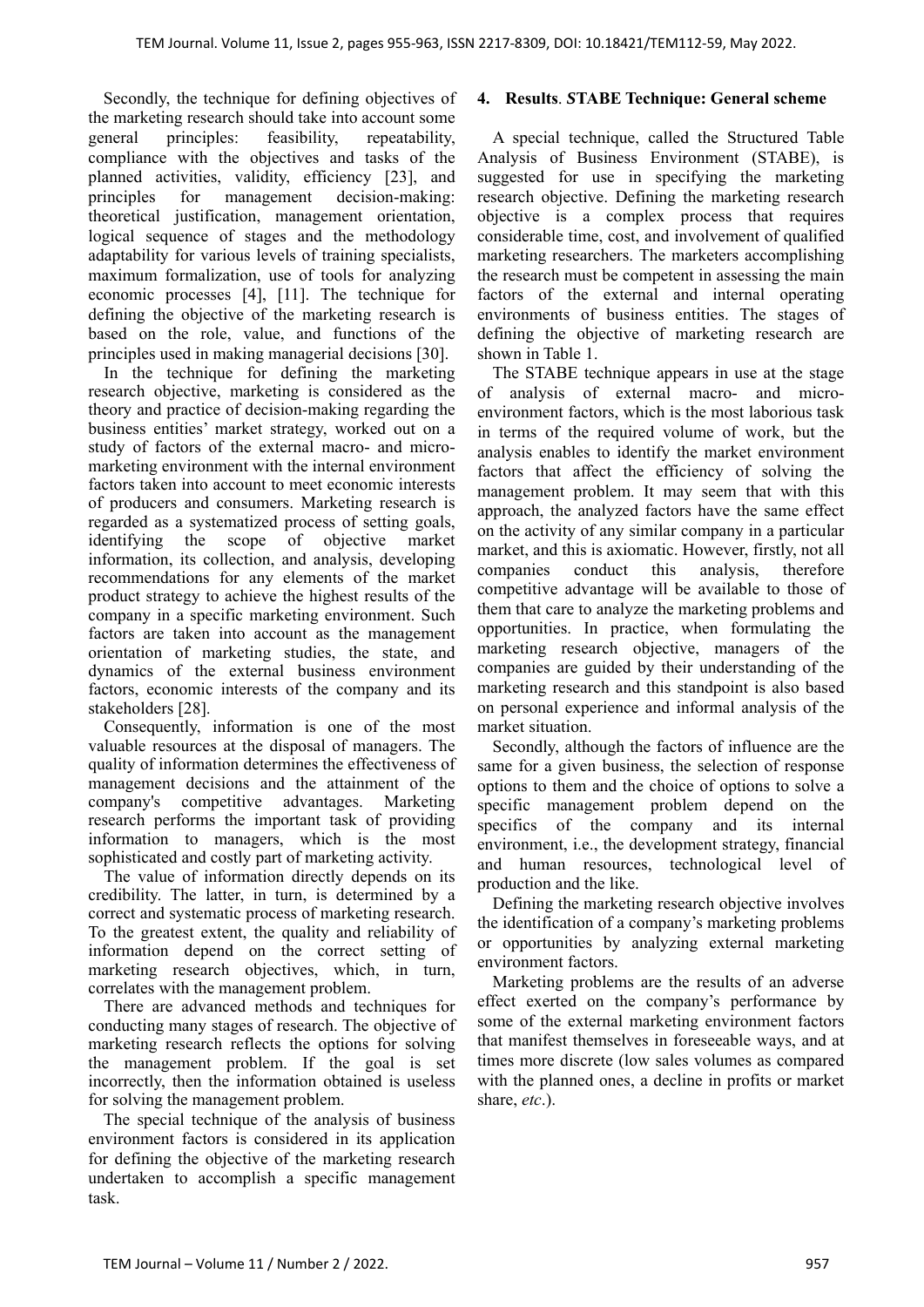|  |  |  |  |  |  |  | Table 1. Stages of defining the marketing research objective |  |  |
|--|--|--|--|--|--|--|--------------------------------------------------------------|--|--|
|--|--|--|--|--|--|--|--------------------------------------------------------------|--|--|

| <b>Stage</b> | <b>Research stage</b><br>/ Environment                                                                                                                                                                                                                                                  | <b>Sources of information</b>                                                                                                                                           |
|--------------|-----------------------------------------------------------------------------------------------------------------------------------------------------------------------------------------------------------------------------------------------------------------------------------------|-------------------------------------------------------------------------------------------------------------------------------------------------------------------------|
| $\mathbf{1}$ | Specifying a management problem<br>/ Internal environment                                                                                                                                                                                                                               | Secondary internal information of the business entity,<br>surveys of the company managers and experts                                                                   |
| 2            | Assessment of the business environment factors to<br>identify marketing problems and opportunities,<br>testing hypotheses about the impact through<br>marketing activities on the factors' effect. The use of<br>STABE technique.<br>/ External macro- and micro-marketing environments | Secondary information<br>from external<br>sources,<br>interviews with experts                                                                                           |
| 3            | Formulating hypotheses about the strategies: market<br>coverage, relationships with competitors, suppliers,<br>and contact audiences<br>/ External micromarketing                                                                                                                       | Information obtained by STABE technique, secondary<br>inside information, interviews with the company's<br>managers and experts                                         |
| 4            | Developing and selecting solutions<br>for<br>a<br>management problem<br>/ Company internal environment                                                                                                                                                                                  | Information obtained by the STABE technique,<br>secondary inside information, analysis of the third<br>stage hypotheses, surveys of the company managers<br>and experts |
| 5            | Formulating the objective of the marketing research<br>and setting its boundaries to test a solution to the<br>management problem<br>/ Company internal environment                                                                                                                     | Secondary inside information, surveys<br>of<br>the<br>company's managers and experts                                                                                    |

*Sources: developed by the authors* 

Sometimes imbalances between performance and company's plans do not relate to real changes in the marketing environment factors but this happens because the plans themselves were utopian, voluntary, and overstated or understated. In such cases, the task is not related to marketing problems but simply requires adjusting plans instead of heavy management and decision-making based on market strategy. Marketing opportunities are the result of a positive influence on the company's performance by factors of the external marketing environment, which appear (or, possibly, appear) as a gap between results and potential opportunities (factors are not taken into account or appear as new).

The STABE technique for identifying marketing problems and opportunities implies a selection and expert evaluation of the macromarketing environment factors affecting the company's efficiency in the researchable market.

The analysis of the macromarketing environment factors can be formalized by the following algorithm. It is reasonable to compile several tables. Two tables are made up for each group of factors: political and legal, economic, demographic, scientific and technical, natural environment, cultural, two summary tables of market threats and opportunities, and a table of alternative solutions for a management problem.

To analyze the effects of every group it is necessary to select those factors for each of the groups which may impact the company's performance. Thereafter the selected factors are categorized by the following criteria (Table 2.): threat  $(-)$  or opportunity  $(+)$  and impact on demand and supply.

*Table 2. Preliminary table of political and legal macromarketing environment factors (STABE Table 1.)* 

| <b>Factors</b> | Threats (-) | Opportunities $(+)$ | Demand/Supply |
|----------------|-------------|---------------------|---------------|
|                |             |                     |               |
|                |             |                     |               |

*Sources: developed by the authors* 

Upon selection of potential factors, it is necessary to provide their detailed rationale. Each factor should be analyzed from the following perspective:

1. selection of facts, digital data, analytic inference supporting the effect of each factor on company performance as a threat or an opportunity (it should be kept in mind that the same factor may

produce the effect of both a threat and an opportunity, however, the significance of influence may vary),

- 2. the factor influencing demand or supply,
- 3. formulation of the hypothesis about the company's possible response to the factor and its effect,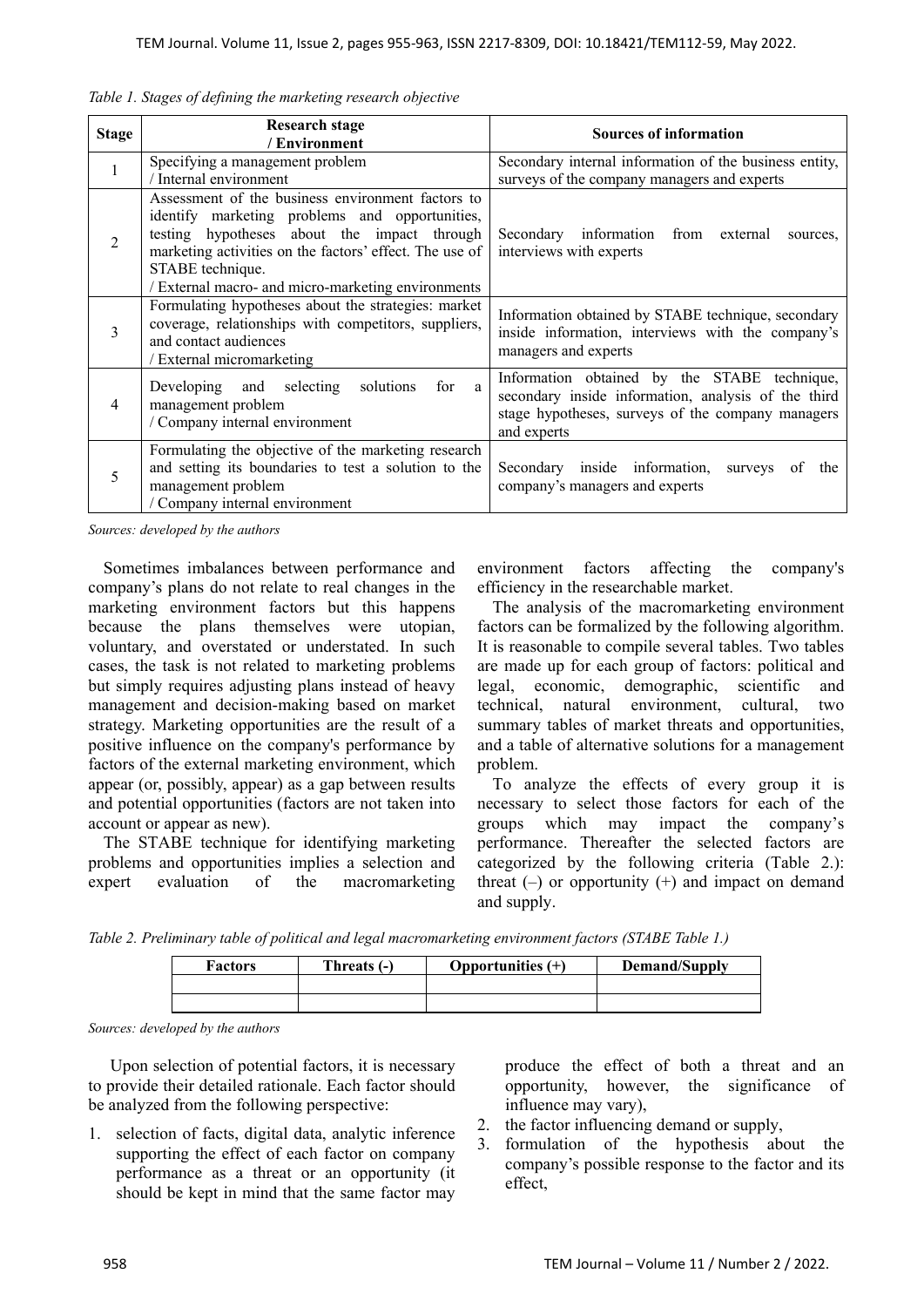4. expert evaluation of the factor weight in company performance using a rating scale (1-10, 1-20, *etc*.)

Upon detailed arrangement of potential arguments, factors, and suggestions, the following table allows reviewing the political and legal factors (Table 3.). For convenience, the table is split into two parts showing the factors of marketing opportunities and threats.

*Table 3. Summary table of political and legal macromarketing environment factors (STABE Table 2.)* 

| <b>Factors</b> | <b>Factor weight score</b><br>$(1 - min., 10 - max.)$ | Alternatives to threat countermeasure<br>or opportunity feasibility | Demand/supply<br>factor |
|----------------|-------------------------------------------------------|---------------------------------------------------------------------|-------------------------|
| Opportunities  |                                                       |                                                                     |                         |
|                |                                                       |                                                                     |                         |
|                |                                                       |                                                                     |                         |
| Threats        |                                                       |                                                                     |                         |
|                |                                                       |                                                                     |                         |
|                |                                                       |                                                                     |                         |

*Sources: developed by the authors* 

Analytic tables and arguments are drawn up for all six groups of factors (Factor STABE Tables 1.–12.). It is worth mentioning that certain groups of factors may produce no effect in terms of the performance of a company. In such cases, this group is not analyzed, and explanations will be provided.

It is important to select as many factors as possible even if they do not inform well during this phase. As the factorial assessment progresses, some of these factors with minimal scores can be removed from further analysis. However, it is important to remember that the market environment is rapidly evolving and the influence of factors is also changing, so you should have as many factors in the databank as possible when monitoring the marketing environment and relative factors.

The practice of using the STABE technique shows that difficulties arise in the selection of business environment factors. Thus, when considering the legislative basis for business activities, the analytical work shrinks to selecting not all acting regulations that affect the company's business, but only those that have not yet been taken into account in the development of the company's marketing strategy and those laws that are planned to be adopted and put into effect for proactively responding to them.

The second problem is the formulation of factors to be included in the tables. The definition of a factor should be as specific as possible to show how the factor affects the company's operations and what the factor's changing trends are. For example, the economic factors of consumers' solvency in a specific target market cannot be formulated for inclusion in the table as "GDP per capita growth in a country" or "growth in average wages in the country as a whole". The marketer should write "wage growth in the studied consumer segment" with further analysis of the sources of this growth.

Another problem and discussion point may be the selection of experts to assess factors and the extent of their impact on the company's performance and the

option of scales to assess the impact of factors. This group may come from managers and specialists of the company who have different views on the problem under study. The participation of external consultants should be mandatory, whose experience and multifaceted knowledge make it possible to analyze the situation more quickly and skillfully in the conditions of rapid change of business environment factors.

After choosing the rationale and assessing all the factors of the macromarketing environment, this analysis should be summarized by compiling two pivot tables: one table of market threats (Table 4.) and the other table of market opportunities (Table 5.). It is necessary to establish the weight of each of the six groups of factors, the importance of the impact of which is not the same. Thus, by analyzing, for example, political and legal, demographic, and other factors on a scale of one to ten, marketers can get equal points within the group. Expert assessments should be brought in tables by the meaningful index of the group of factors as a whole. This allows compiling a hierarchy of factors regardless of their belonging to a particular group, but according to the level of their impact on the results of the company's activity.

To measure the weight of groups of factors, it is convenient to use a numerical scale (the number can be 1, 10, or 100). Weighted factors are distributed among groups of factors on the following criteria:

- 1. the number of factors in the group,
- 2. significance of factors in the group,
- 3. the ratio of market threat factors to opportunities,
- 4. the ratio of supply and demand factors,
- 5. actual impact on the company's performance.

The information in these tables allows for an indepth analysis of the market and the impact of its factors on the company's performance and, more importantly, to develop hypotheses for solving management tasks.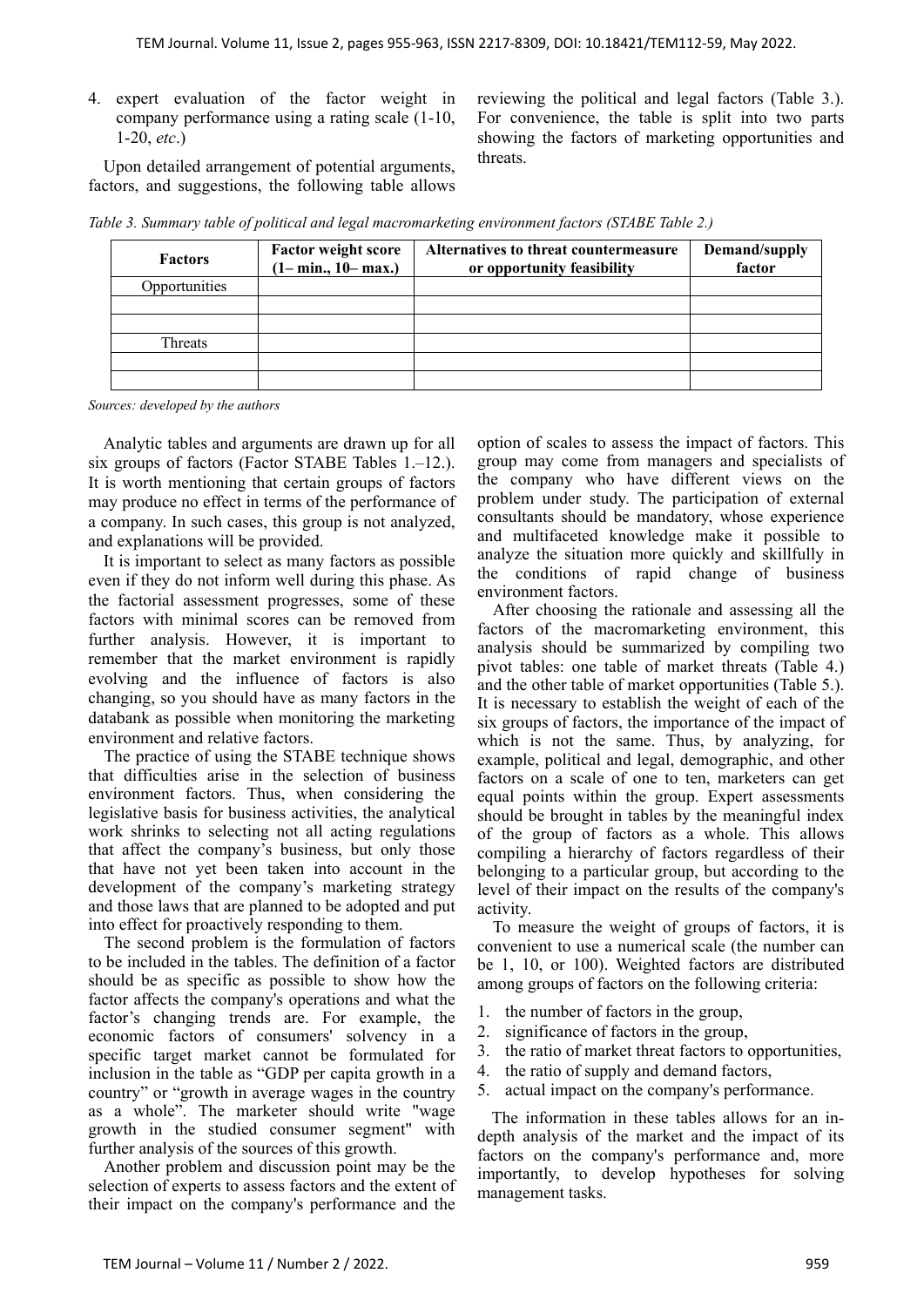|  |  | Table 4. Summary table of market threat factors (STABE Table 13.) |  |
|--|--|-------------------------------------------------------------------|--|
|  |  |                                                                   |  |

| Item No. | <b>Factors</b> | The expert score of the<br>factor weight adjusted<br>for a meaningful index | <b>Hypothetical alternatives</b><br>for threat removal | The<br>demand/supply<br>factor |
|----------|----------------|-----------------------------------------------------------------------------|--------------------------------------------------------|--------------------------------|
|          |                |                                                                             |                                                        |                                |
|          |                |                                                                             |                                                        |                                |

*Sources: developed by the authors.* 

*Table 5. Summary table of market opportunity factors (STABE Table 14.)* 

| Item No. | The expert score of the<br>factor weight adjusted<br><b>Factors</b><br>for a meaningful index |  | <b>Hypothetical alternatives</b><br>for implementation of<br>opportunities | The<br>demand/supply<br>factor |  |
|----------|-----------------------------------------------------------------------------------------------|--|----------------------------------------------------------------------------|--------------------------------|--|
|          |                                                                                               |  |                                                                            |                                |  |
|          |                                                                                               |  |                                                                            |                                |  |

*Sources: developed by the authors.* 

Analysis of micromarketing environment provides for the development of the hypothesis of possible market strategy, segmentation criteria (in case of choosing diversified marketing), and hypothesis of competitive behavior strategies that can be tested in the course of marketing research.

The elaboration of hypothetical variants ('hypotheses' in short) of the company's reaction to the impact of a factor is the most difficult task, the solution of which largely determines defining the objective of marketing research and making effective management decisions. The hypotheses should concern only the company's reaction to the influence of a factor. For example, if a new regulatory legal may negatively affect the company's business, then the hypothesis may be about lobbying the company's interests in government bodies (of course, if this is not an oligarchic business). The reaction should relate to the elements of the company's market

strategy or internal marketing, namely, changes in positioning, elements of the marketing mix, recruiting, *etc*.).

The development of alternative solutions to a management problem and their generalization in the Solutions STABE Table 15. is the second step in defining the marketing research objective. For this purpose, the data in columns 4 of the STABE Factor Table 1.–12., i.e., hypothetical alternative solutions to the problem and implementation of opportunities, should be grouped and analyzed from the summary tables of marketing tasks and opportunities.

The alternative solutions were summarized and categorized by management problems below (See Table 6.). Scenarios of the possible effect on the external marketing environment factors may refer only to the marketing strategy elements or the marketing mix, i.e., only the methods under the company's control.

*Table 6. Alternative solutions to a management problem (STABE Table 15.)* 

| Item No. | <b>Solutions</b> | <b>Weaknesses</b> | <b>Strengths</b> |
|----------|------------------|-------------------|------------------|
|          |                  |                   |                  |
|          |                  |                   |                  |

*Sources: developed by the authors.*

Identification of strengths and weaknesses of alternative solutions to a management problem is made by the following criteria:

- 1. alternative implementation costs,
- 2. alternative implementation time,
- 3. impact on the company's performance.

Having analyzed all management problems and alternative solutions, it is necessary to choose only one of them, which corresponds to the current business status of the company. Only one of the alternatives is verified in the marketing research. The chosen alternative is of paramount importance for determining the objective of marketing research.

The use of this technique is demonstrated by a case study defining the objective of marketing research for the dry wine market in Kyiv. The need to conduct this research was faced by a foreign supplier of dry wine who had to decide on the feasibility of increasing its market share. The marketing research was conducted from May to June 2015. SPSS15 software was used to analyze the data. All questionnaire findings were tested for false answers, sorted out accordingly, and then processed. The following techniques were used for the data analysis: frequency distribution of variables, cross-tabulation, factor analysis, cluster analysis, and nonparametric variables testing [27].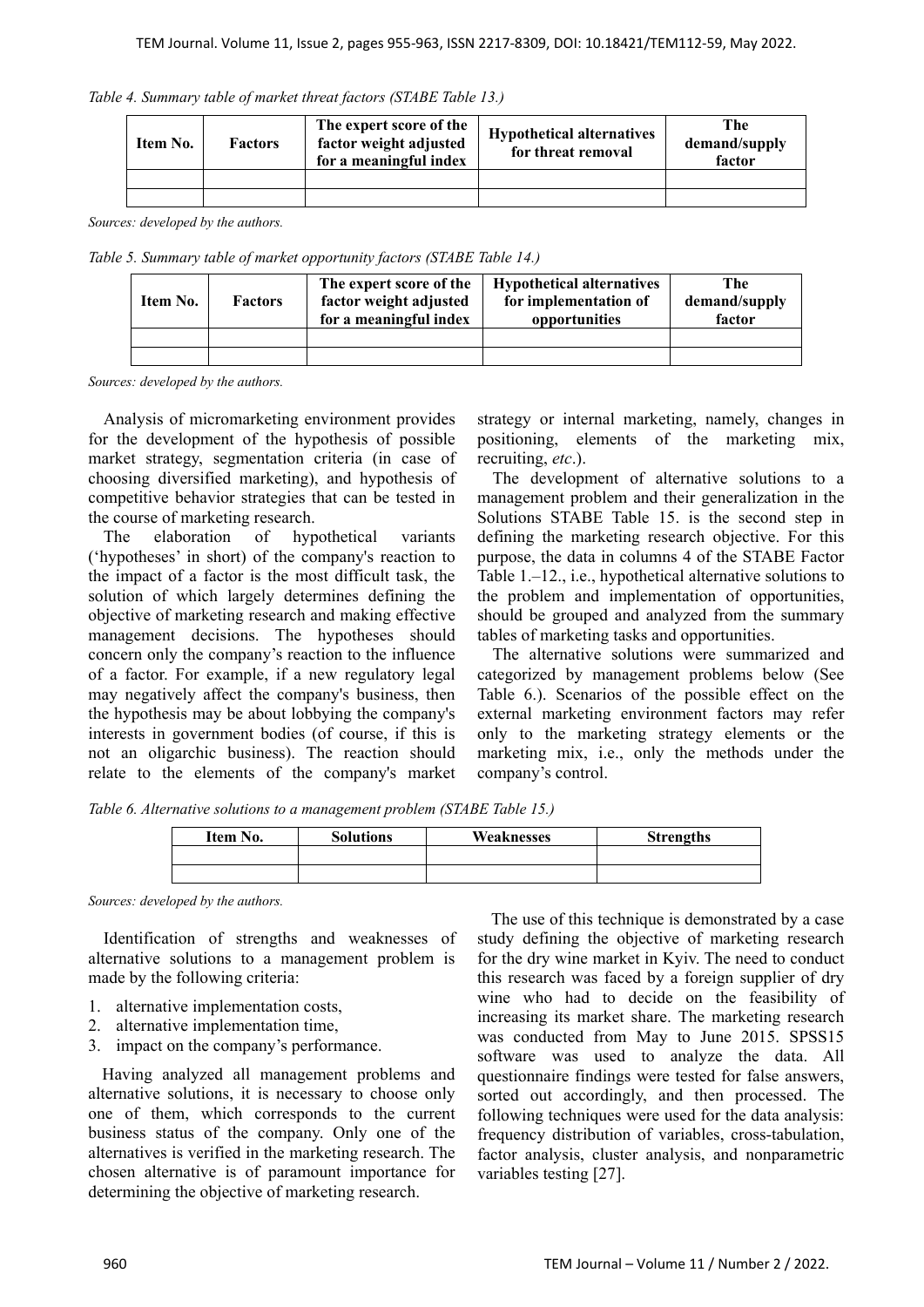# **5. Discussion. STABE-technique: Application Problems**

Several factors constitute certain problems for wide use of STABE-technique, the most important of which are the qualification of personnel, the latest technologies, practices of marketing activities, compliance with the procedure of using the technique.

*Personnel*. The research conducted by Boston Consulting Group through a survey of top managers around the world showed that one of the biggest drawbacks of line managers is that they are unable to understand the problems facing the business [6]. As a result, these managers are unable to determine what information they need to get as a result of their marketing research. It is indicative that business requirements for marketing research competencies are equally high for all marketing specialists from the lowest to the highest levels.

The pivotal point is to realize that defining a management goal differs from that of a marketing research objective. However, in practice, these concepts are commonly confused, mainly at the initial stage of marketing research. When the problem of management is posed as the goal of the marketing research, it distorts the entire research process and leads to erroneous results and, consequently, to the development of ineffective strategies. A management problem is an attainable or potential target for the company to adjust and modifications require decision-making based on reliable marketing information. It is the management problems (expansion into new markets, market share gains, product modification, a shift in the positioning strategy, *etc*.) that call for marketing research. The marketing research objective determines the scope of information essential for a particular management decision making.

The management of companies is increasingly inclined that marketing research staff should not only provide information to top managers but also become full participants in the business management process. Marketers need to be integrated into management decision-making and be able to assess the proposed solutions from a company-wide perspective. The importance of a systematic, well-formalized approach to marketing research, especially in small and medium-sized enterprises, is also emphasized [3].

*Technology.* Scientific and technological progress also has a direct impact on how marketing research goals are defined. Note only three of the most significant areas of impact, which are Internet technologies, big data processing technologies, and neuromarketing. The use of machine learning and artificial intelligence algorithms to track customer behavior during the search for goods and their purchase via the Internet provides marketers with a large volume of information that has already been processed in a certain way. Buyers at the point of contact with the seller, move on the so-called customer journey map, leave data about themselves that can be stored and processed [8]. Companies are trying to gain a competitive advantage by processing effective data collected through big data technology, which comprises a set of approaches, tools, and methods for processing structured and unstructured data of huge volumes, significant diversity, which are quickly received and provide results that can be used to make effective management decisions. Big data technology makes it possible to arrange a detailed analysis of the Internet user's actions at all stages to determine conversion rates for each of them [17]. This technology also makes it possible to analyze the behavior of potential buyers and detect their expectations of products. As a result, a company can produce standardized recommendations for use at all points of its contact with potential customers. However, the reverse side of this kind of collecting and processing information technology is a reduction of attention to the important and theoretically justified stage of identifying the marketing research objective, as it becomes possible to quickly test dozens of hypotheses put forward, for example, regarding consumer behavior. Under such circumstances, the value of a correctly set marketing research goal decreases dramatically.

The progress made in the collection and processing of information using artificial intelligence and big data technology has led to the emergence of the socalled Surveillance capitalism theory, the core of which is the use of a large amount of data obtained from various social contacts of citizens to track their behavior and sell the results obtained on the market and the behavior of its participants to the business [5]. It is quite natural that the business, having the opportunity to receive such information from key players (Google, Yandex, *etc*.) is already different from the classic procedure of marketing research, which involves a very close and meticulous work on the development of the entire marketing research and, above all, to set its goal. It is now possible, without spending considerable intellectual efforts on defining a single goal, to search for information in a few hours based on several variants of the research objective.

Another breakthrough technology is the use of devices to study physiological and brain reactions of a person to certain marketing variables and tools (commercials, product taste, location of goods on shelves, *etc*.) which led to the appearance of neuromarketing in the technique of marketing research. Neuromarketing requires a highly professional mastery of complex techniques and the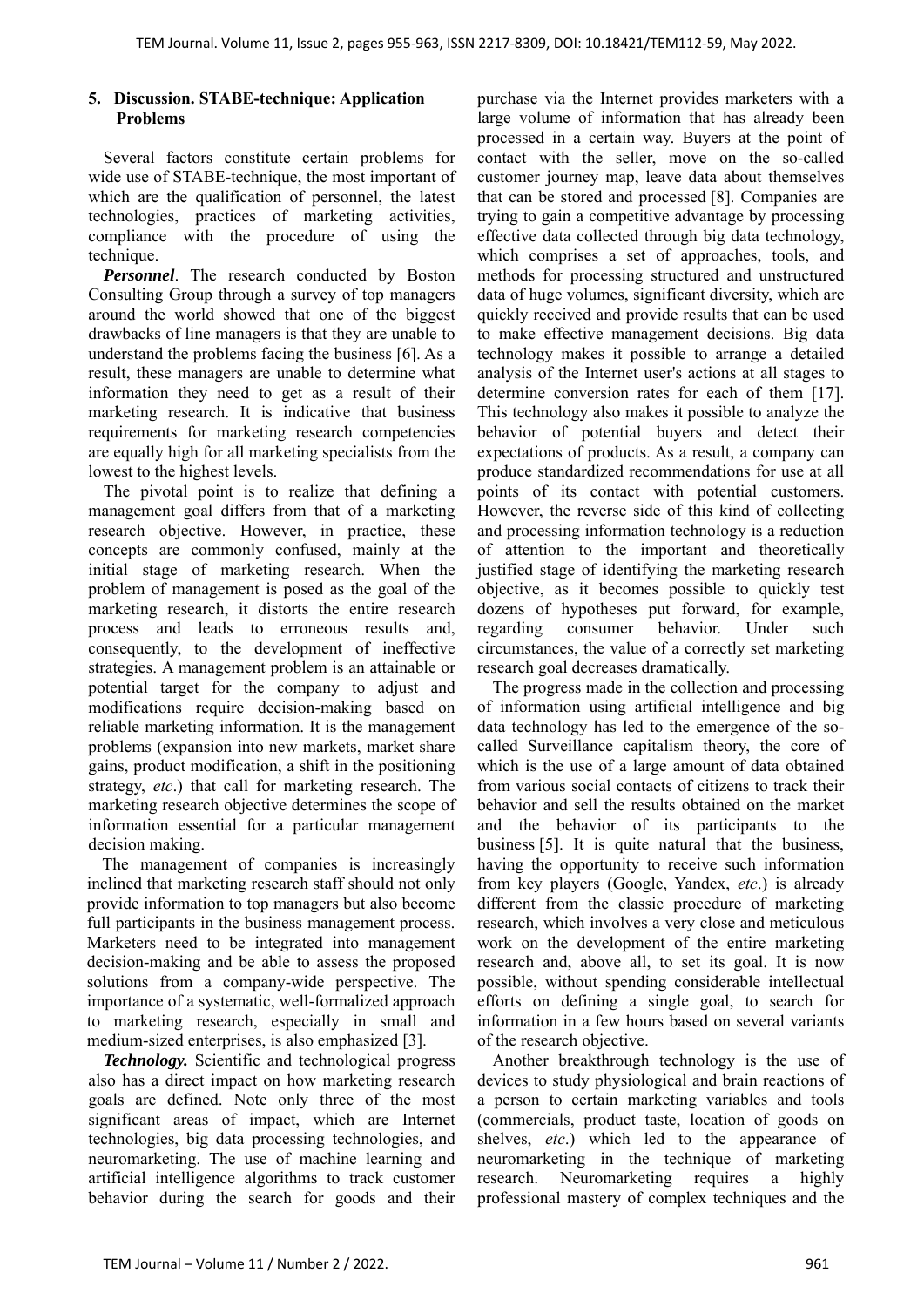ability to decode meter data. Compared to traditional qualitative and quantitative studies with a certain level of statistical processing of results obtained from a fairly large number of respondents, in neuromarketing, the focus is on processing the data of physiological reactions of a small number of people [12]. Due to the above circumstances, the issue of developing and analyzing a specific methodology for defining the marketing research objective has gone beyond the mainstream of marketing science and practice.

*Marketing practice: secrecy and careless attitude.*  The established practice of marketing consulting for large and medium-sized companies envisages that the client and the supplier of the marketing research carry out a preliminary exchange of formalized documents, in the course of which they come to a consensus about the research objective. The client prepares a research brief, which determines what management problem they will have to solve and what information they need for this. In response to this document, the research agency (or internal division of the company) develops a research proposal, which, among other things, accurately specifies the objective of the marketing research. The whole process of preparing and sharing documents is described in the literature quite comprehensively [1], [16]. Needless to say that neither the client nor the performer will disclose which technique was used to specify the purpose of the study. As a result, it is impossible to determine to what extent the technique used is scientifically grounded.

The careless attitude to the task of determining the purpose of marketing research is also related to the illusory possibility of quickly testing research hypotheses using the HADI method. It is believed that company managers (especially in small businesses) can identify dozens of different hypotheses regarding certain market variables and test them using information and communication technologies within a few days [19]. It is clear that in this case formulating objective of marketing research occurs without any special technique based on complex analytical work.

*Compliance with the procedure of using the technique.* When using the STABE technique, marketers should consider the following circumstances. First of all, there is a problem with the selection of experts to assess the degree of influence of factors in a variable marketing environment. Such experts should be highly qualified specialists in their field, yet a balance of internal and external experts should be maintained. Secondly, there is also a difficult transition from the selected variant of the hypothesis of solving the management problem to the formulation of the objective of specific marketing research. Thus, for example, there

are often questions about whether the study should always measure the level of demand for goods and consumer motivations, or it is possible to limit it to the latter.

### **6. Conclusion**

The obtained results confirm the relevance of the hypothesis that using the STABE technique for analyzing factors of the business environment, it is possible to define the objective of the marketing research conducted to solve a particular management problem. The logic and specific stages of defining the marketing research objectives are exposed by the STABE technique, which allows getting exactly the information needed to address a specific management problem in a particular business environment. The STABE technique allows taking into account the specifics of a particular country where marketing research is conducted. The application of the STABE technique is shown in the wine market case study.

The proposed technique is consistent with the key areas of development of the theory and practice of marketing in general, and marketing research in particular. The basis of the STABE technique is the use of the preliminary and final groups of tables. The latter group is used to construct hypotheses of the company's response to factors. Characteristics of the company's reaction serve as an information basis for determining hypotheses of the solution for a management problem in a particular business environment. This technique also includes criteria for the assessment and selection of hypotheses and formulation of the research objective.

The STABE technique is an original author's development. The available methods of business environment diagnostics help to predetermine market environment factors for their use in the general assessment of the company's weaknesses and strengths, but these methods cannot be applied to formulate hypotheses for solving specific management problems. In contrast, the STABE technique contains structured sequential tabular forms for export selection and analysis of business environment factors with certain classification features (problem, opportunity, demand, and supply).

Research in this field can be continued in several areas, e.g. it is advisable to create a periodically updated database to track the dynamics and changes in the business environment factors, which should become part of the marketing information system. One should also pay attention to the risks that may threaten the implementation of each stage of the STABE technique and define a technique for their management.